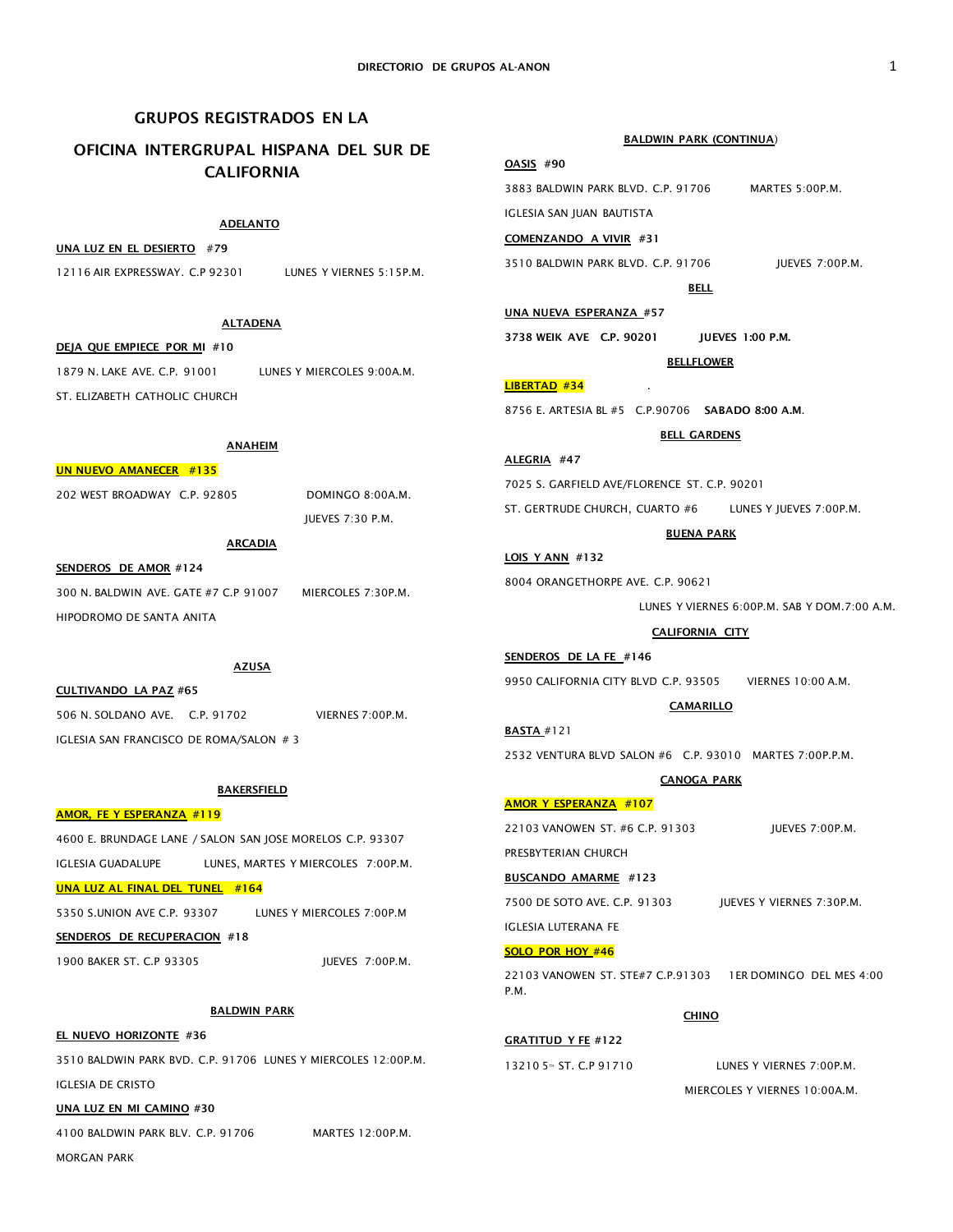### FULLERTON

1401 VETERANS WAY C.P. 92324 MARTES Y UEVES 6:30P.M. RECUPERACION ES ACCION #136 235 S.PINES DR C.P. 92833 VIERNES 7:00 P.M. ST. PHILLIP BENIZI CATHOLIC CHURCH #7

A.M. Y JUEVES 7:00 P.M.

Y MIERCOLES 10:00A.M.

# UNION RESPETO Y ARMONIA #94 I, MIERC, VIERN. 7:00 P.M.

MIERC,JUEV,SAB 12:00A.M

DOMINGO 6:00P.M.

|                                                            | <b>INDIO</b> |                              |  |
|------------------------------------------------------------|--------------|------------------------------|--|
| SENDEROS DE ESPERANZA #7                                   |              |                              |  |
| 45-561 OASIS ST ROOM 103 C.P. 92203 LUNES-VIERNES 7:00P.M. |              |                              |  |
|                                                            |              | <b>3RD MIERCOLES CERRADO</b> |  |
| CAMINO ALA LUZ @43                                         |              |                              |  |
| 82-674 HWY.111 SPC.1 C.P.92201                             |              | LUNES-VIERNES 7:00 P.M.      |  |
| VALOR PARA CAMBIAR #21                                     |              |                              |  |
| 45100 BIRCH AVE C.P.92201                                  |              | IUVES 7:00P.M. SAB 8:00A.M.  |  |

| AMERICAN LEGION (Cadena y Rialto, Calle cruza con Mt. Vernon)  |                                                                    |                                                             |                        |  |
|----------------------------------------------------------------|--------------------------------------------------------------------|-------------------------------------------------------------|------------------------|--|
| <b>CORONA</b>                                                  |                                                                    |                                                             | <b>GLENDALE</b>        |  |
| ACTIVOS EN EL TERCER PASO #118                                 |                                                                    | UNIDAD Y FORTALEZA #76                                      |                        |  |
| $11:30$ A.M.                                                   | 1450 W. 6 TH ST. SUITE 102. C.P. 92882 MARTES, JUEVES Y SAB 9:30 A | 4322 SAN FERNANDO RD. C.P. 91204 LUNES Y JUEVES 8:00P.M.    |                        |  |
|                                                                | <b>COSTA MESA</b>                                                  | <b>HACIENDA HEIGHTS</b>                                     |                        |  |
| <b>NUEVA VIDA #101</b>                                         | LUNES A VIERNES 6:00P.M.                                           | <b>ARMONIA #19</b>                                          |                        |  |
| 771 W. 19 <sup>™</sup> ST. Suite M C.P. 92627                  | DOMINGO 10:00A.M.                                                  | 15606 GALE AVE., UNIT K C.P. 91745 VIERNES 9:00A.M.         |                        |  |
|                                                                |                                                                    | EN GRUPO AA                                                 |                        |  |
|                                                                |                                                                    | <b>FORTALEZA Y LIBERTAD #27</b>                             |                        |  |
| <b>CULVER CITY</b><br>UN DIA A LA VEZ #60                      |                                                                    | 15606 GALE AVE. UNIT K C.P. 91745                           | SABADO 9:00A.M.        |  |
| 11269 W .WASHINGTON BLVD C.P.90230 MIERC. Y VIERNES 10:00 A.M. |                                                                    | EN GRUPO AA                                                 |                        |  |
|                                                                |                                                                    | <b>HAWTHORNE</b>                                            |                        |  |
|                                                                |                                                                    | <b>VALOR PARA CAMBIAR #19</b>                               |                        |  |
| <b>DOWNEY</b><br><b>LUZ DE VIDA #66</b>                        |                                                                    | 11901 ACACIA AVE. C.P.90250 LUNES 10:00 A.M. Y JUEVES 7:0   |                        |  |
| 10909 S. NEW ST. C.P. 90241                                    | MIERCOLES 11:00A.M.                                                |                                                             |                        |  |
| FIRST CHRISTIAN CHRUCH (ESQ. LA REYNA Y 4 <sup>11</sup> )      |                                                                    | <b>RECUPERACION #150</b>                                    |                        |  |
| PANORAMA DE AMOR #23                                           |                                                                    | 11901 ACACIA AVE. C.P. 90250                                | MIERCOLES 10:00A.M.    |  |
| 10909 S. NEW ST. C.P. 90241                                    | JUEVES 7:30P.M.                                                    | IGLESIA SAN JOSE                                            |                        |  |
|                                                                |                                                                    | <b>ESPERANZA PARA VIVIR #105</b>                            |                        |  |
| FIRST CHRISTIAN CHRUCH (ESQ. LA REYNA Y 4 <sup>74</sup> )      |                                                                    | 11901 ACACIA AVE. C.P. 90250                                | SABADO 9:30 A.M.       |  |
|                                                                | <b>EL CENTRO</b>                                                   | <b>HESPERIA</b>                                             |                        |  |
| <b>FE Y ESPERANZA</b> #104                                     |                                                                    | <b>HUMILDAD Y AMOR</b> #161                                 |                        |  |
| 153 E. BRIGHTON AVE.CP. 92243 MARTES Y JUEVES 12:00 P.M.       |                                                                    | 11385 MARIPOSA RD SUITE A C.P.92345 LUNES Y MIERCOLES 10:0  |                        |  |
|                                                                | EL MONTE                                                           |                                                             |                        |  |
| <b>UN NUEVO HORIZONTE #33</b>                                  |                                                                    | <b>HUNTINGTON PARK</b>                                      |                        |  |
| 11403 STEWART ST C.P. 91731                                    | LUNES 7:00 P.M.                                                    | <b>UNION RESPETO Y ARMONIA #94</b>                          |                        |  |
|                                                                |                                                                    | 6606 PACIFIC BLVD SUITE 208 C.P.90255 LUN, MIERC, VIERN.7:0 |                        |  |
|                                                                | <b>ENCINO</b>                                                      |                                                             | MIERC, JUEV, SAB 12:00 |  |
| APRENDIENDO A PERDONAR #138                                    |                                                                    |                                                             |                        |  |
| 5011 WHITE OAK AVE. C.P. 91316                                 | MARTES 7:30 P.M.                                                   | <b>INDIO</b>                                                |                        |  |
| <b>ESCONDIDO</b>                                               |                                                                    | SENDEROS DE ESPERANZA #7                                    |                        |  |
| <b>ESPERANZA PARA HOY 110</b>                                  |                                                                    | 45-561 OASIS ST ROOM 103 C.P. 92203                         | LUNES-VIERNES 7:00F    |  |
| 330 THIRD AVE. C.P 92025                                       | SABADO 9:00 A.M                                                    |                                                             | 3RD MIERCOLES CERRADO  |  |
|                                                                |                                                                    | CAMINO ALA LUZ @43                                          |                        |  |

FRESNO

**COLTON** 

UN NUEVO CAMINO #127

UN CAMBIO DE VIDA #120

2726 N. CHESTNUT AVE. C.P. 93702 MARTES Y JUEVES 6:30P.M.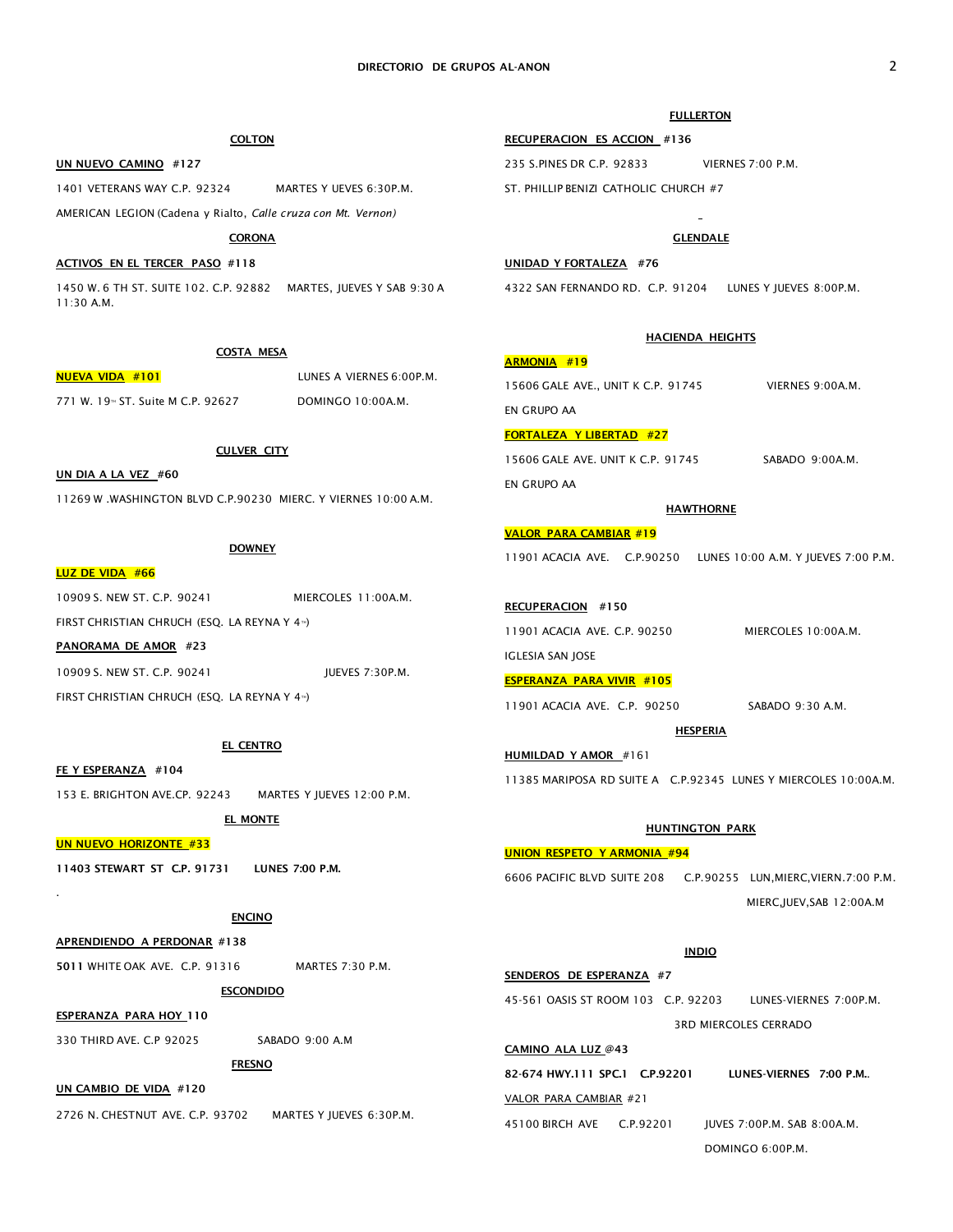LOS ANGELES

401 S. ATLANTIC BLVD C.P.90022 SAB Y DOM. 11:00-12:00 P.M

|                                                     | <b>INGLEWOOD</b>                                 | RENACIMIENTO #20                                       |                         |
|-----------------------------------------------------|--------------------------------------------------|--------------------------------------------------------|-------------------------|
| SERENIDAD #129                                      |                                                  | 5320 ADAMS BLVD C.P. 90016                             | DOMINGO 3:00 A 5:00P.M. |
| 3840 W. IMPERIAL HWY C.P. 90303                     | DOMINGOS 10:00A.M.                               | <b>OTRO COMIENZO #88</b>                               |                         |
| <b>ACCION Y RECUPERACION #103</b>                   |                                                  | 2632 W. 15TH ST.(SALON #207) C.P. 90006                | MARTES 7:00P.M.         |
| 3840 W. IMPERIAL HWY C.P. 90303                     | DOMINGO 2:00P.M.                                 | ST. THOMAS SCHOOL/2DO PISO/SCIENCE CLASSROOM           |                         |
| <b>ESPERANZA Y LUZ #114</b>                         |                                                  | UN NUEVO DESPERTAR #118                                |                         |
| 801 S. INGLEWOOD AVE C.P. 90301                     | MARTES 10:00A.M.                                 | 300 S. WESTERN AVE C.P. 90020-3805                     | MARTES 7:30P.M.         |
| EN GRUPO A.A. PLENITUD                              |                                                  | ARCOIRIS (LGBT) #15                                    |                         |
|                                                     | <u>LA MIRADA</u>                                 | 1147 S. ALVARADO ST. 1ER PISO C.P. 90006               | MARTES 8:00P.M.         |
| <b>SOLO POR LA GRACIA DE DIOS #24</b>               |                                                  | AMOR INCONDICIONAL #84                                 |                         |
| 1307 ADELFA DR C.P. 90638                           | MARTES 10:00 A.M.                                | 2646 S. MANSFIELD AVE.C.P. 90016                       | MIERCOLES 7:30P.M.      |
|                                                     | LA PUENTE                                        | ST. AGATHA CATHOLIC CHURCH - SALON #5                  |                         |
| <b>LA GRAN FAMILIA #29</b>                          |                                                  | ANGELES DE LA COMUNIDAD #75                            |                         |
| 15124 E. AMAR RD                                    | C.P. 91744                                       | 6406 PARMELEE AVE C.P. 90001                           | JUEVES 9:30A.M.         |
| <b>IGLESIA DE CRISTO</b>                            | VIERNES 7:00P.M.                                 |                                                        |                         |
| SERENIDAD #72                                       |                                                  | <b>SEMILLAS DE ESPERANZA #61</b>                       |                         |
| 444 N. AZUSA AVE. C.P. 91744                        | IUEVES 7:00P.M.                                  | 535 N. MAIN ST. C.P. 90012                             | JUEVES 7:00 P.M.        |
| <b>IGLESIA SANTA MARTHA</b>                         |                                                  | IGLESIA PLACITA OLVERA (SALON CLARET #8).              |                         |
|                                                     | <b>LAKE ELSINORE</b>                             | AMOR Y SERVICIO #143                                   |                         |
| EL DESPERTAR #166                                   |                                                  | 1226 N. ALVARADO ST. C.P. 90026                        | SABADO 11:00A.M.        |
| 117 S. LOWELL ST. C.P. 92530                        | LUNES 10:00A.M.                                  | IGLESIA METODISTA (2do piso, cuarto #7)                |                         |
|                                                     | STA. FRANCISCA DE ROMA MARTES Y VIERNES 7:00P.M. | <b>MAR VISTA #17</b>                                   |                         |
|                                                     | LAKE FOREST                                      | 11313 W. WASHINGTON BLVD. C.P. 90066                   | SABADO 12:00P.M.        |
| <b>COMPRENSION ES RECUPERACION #56</b>              |                                                  | HOPE CENTER (CERCA DE CULVER CITY)                     |                         |
| 23331 EL TORO RD. #214C                             | JUVES Y VIERNES 7:00P.M.                         | <b>VOLVER A EMPEZAR #8</b>                             |                         |
| C.P. 92630                                          | DOMINGOS 8:00A.M. Y 3:00P.M.                     | 953 W. 57 <sup>TH</sup> ST. C.P. 90007                 | SABADO 2:00P.M.         |
|                                                     |                                                  | <b>IGLESIA NATIVITY</b>                                |                         |
|                                                     | <b>LANCASTER</b>                                 | LA FE QUE OBRA #13                                     |                         |
| GFA DE LANCASTER #195                               |                                                  | 621 W. ADAMS BLVD. Y FIGUEROA C.P. 90007               | SABADO 7:00P.M.         |
| 664 W. AVENUE J C.P. 93535                          | MARTES 10:00A.M.                                 | IGLESIA SAN VICENTE                                    | LUNES 7:00 P.M.         |
| EN GRUPO DE AA CUARTO "A"                           |                                                  | LATINO AMERICANO #1                                    |                         |
| LOMITA                                              |                                                  | 415 SSAINT LUIS ST. C.P. 90033                         |                         |
| APRENDIENDO A VIVIR #86                             |                                                  | <b>HOLLENBACK PARK</b><br>LUNES Y MIERCOLES 7::00 P.M. |                         |
| 25511 ESHELMAN AVE. C.P. 90717                      | LUNES 7:00P.M.                                   | NUEVA VIDA #3                                          |                         |
| IGLESIA SANTA MARGARITA MARIA - SALON DE JUNTAS "A" |                                                  | 2645 ZONAL AVE. C.P. 90033                             | DOMINGOS 1:00P.M.       |
|                                                     | LONG BEACH                                       | <b>UNA LUZ EN MI CAMINO #93</b>                        |                         |
| UN PROFUNDO RENACER #68                             |                                                  | 4018 HAMMEL ST. C.P. 90033                             | MARTES 9:30A.M.         |
| 5390 LINDEN AVE. SALON#2 C.P. 90805                 | LUNES 7:00P.M.                                   | PUERTA ABIERTA #2                                      |                         |
| <b>IGLESIA SAN ATANACIO</b>                         |                                                  | 415 S. SAINT LOUIS ST. C.P. 90033                      | MARTES 7:00P.M.         |
| SOLO POR HOY #32                                    |                                                  | HOLLENBECK PARK                                        |                         |
|                                                     |                                                  | <b>NUEVO SENDERO #81</b>                               |                         |

# 600 E. 5TH STREET C.P. 90802 MARTES 7:00P.M.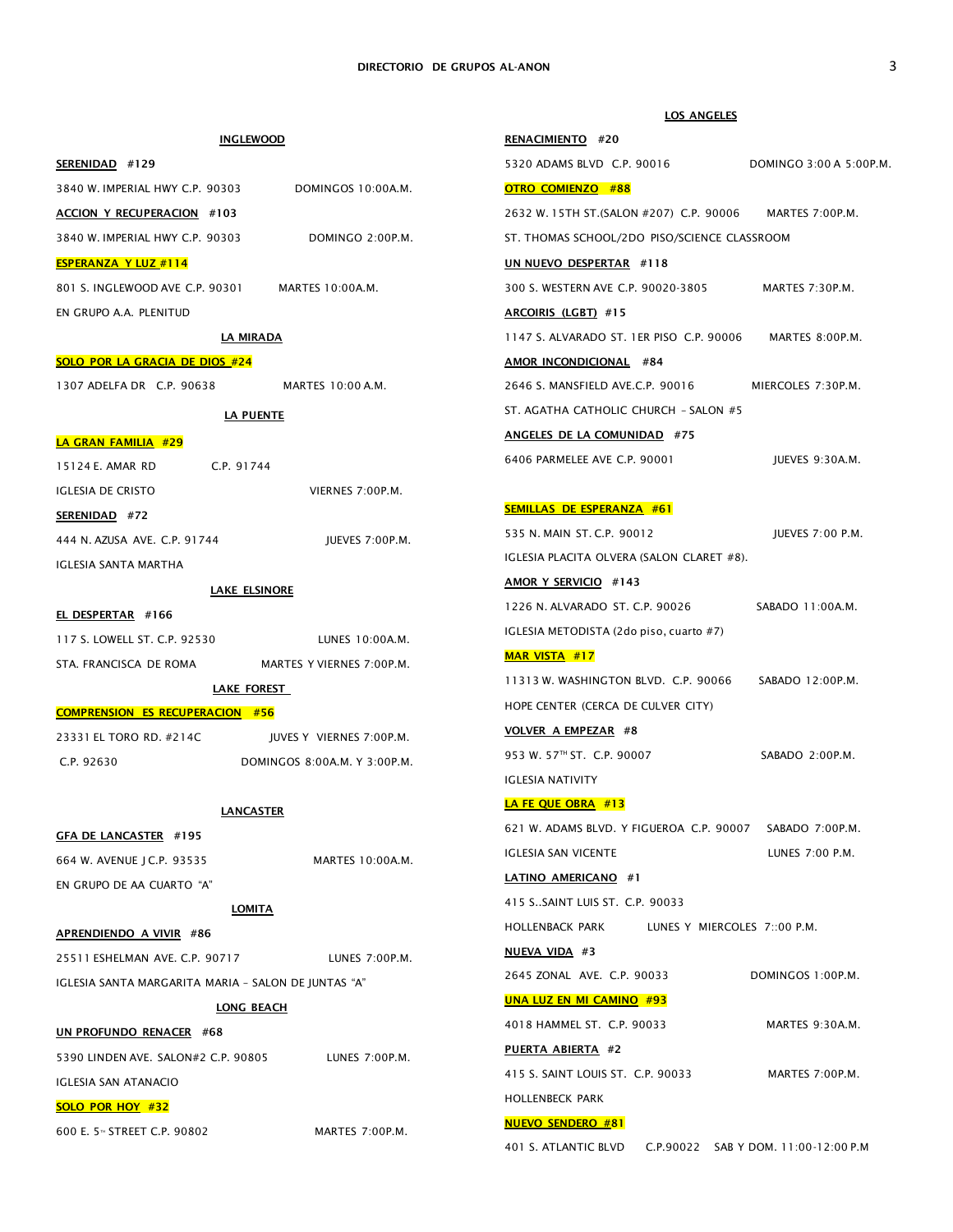| <b>LYNWOOD</b>                                                              |                            | (NORWALK CONTINUA)                                          |                                     |  |
|-----------------------------------------------------------------------------|----------------------------|-------------------------------------------------------------|-------------------------------------|--|
| <b>TRATANDO DE SER FELIZ #42</b>                                            |                            | <b>UNIDAD Y PROPOSITO #12</b>                               |                                     |  |
| 10900 CALIFORNIA AVE. C.P. 90262 MARTES Y VIERNES 10:00A.M.                 |                            | 11815 ORANGE ST STE.#13 C.P. 90650 LUNES A VIERNES 10:30 AM |                                     |  |
| <b>NUEVO COMIENZO #9</b>                                                    |                            | EDIFICIO DE LA COMUNIDAD                                    | LUNES A JUEVES 6:00 A 7:30 P.M.     |  |
| 5707 ATLANTIC BLVD C.P.90262                                                | LUNES 7:00P.M.             |                                                             | SABADO Y DOMINGO 8:30 A 10:00 A.M.  |  |
| <b>MAYWOOD</b>                                                              |                            | <b>OCEANSIDE</b>                                            |                                     |  |
| LOS TRES LEGADOS #4                                                         | LUNES A VIERNES 7:P.M.     | <u>UN DIA A LA VEZ</u>                                      |                                     |  |
| 5707 ATLANTIC BLVD                                                          | DOMINGO 11:00A.M.          | 4700 N.RIVER RD. C.P. 92057                                 | MARTES Y JUEVES 6:00 P.M.           |  |
| QUE LINDO ES VIVIR #39                                                      |                            | LIBBY LAKE COMMUNITY CENTER                                 | DOMINGOS 9:00A.M.                   |  |
| 4450 E. 60 ST. C.P. 90270                                                   | MIERCOLES 11:30A.M.        | <b>ONTARIO</b>                                              |                                     |  |
| MECCA (Cerca de Indio)                                                      |                            | LA NUEVA ESPERANZA #185                                     |                                     |  |
| <u>UN DIA A LA VEZ</u> #201                                                 |                            | 1535 N. BAKER AVE., 2DO PISO                                | MARTES Y JUEVES 6:00P.M.            |  |
| 91-190 4™ STREET C.P. 92254                                                 | VIERNES 6:00P.M.           | C.P. 91761                                                  |                                     |  |
| <b>MONROVIA</b>                                                             |                            | <b>ORANGE</b>                                               |                                     |  |
| <b>BUSCANDO SERENIDAD #77</b>                                               |                            | SERENIDAD #162                                              |                                     |  |
| 740 S. SHAMROCK AVE. C.P. 91016                                             | LUNES 7:00P.M.             | 200 N. LEWIS ST. C.P. 92868                                 | SABADOS 9:30A.M. Y 2:30 P.M.        |  |
|                                                                             |                            | KAISER PERMANENTE - BLDG. 1 - CUARTO #105                   |                                     |  |
| <b>MORENO VALLEY</b>                                                        |                            | <b>OXNARD</b>                                               |                                     |  |
| APRENDER ES VIVIR #63                                                       |                            | LA NUEVA ESPERANZA #26                                      |                                     |  |
|                                                                             |                            | 500 N. JUANITA AVE. C.P. 93030                              | MARTES 6:30 P.M.                    |  |
| 25075 COTTONWOOD AVE. C.P. 92553 LUNES 9:00A.M.                             |                            | <b>IGLESIA GUADALUPE</b>                                    |                                     |  |
| ATRAS DE LA IGLESIA ST. CHRISTOPHER (CUARTO #3)                             |                            | <b>ESPERANZA PARA TODOS #9</b>                              |                                     |  |
| RENACIMIENTO #197<br>23900 ALESSANDRO BLVD STE B C.P. 92553                 |                            | 13207 VAN NUYS BLVD C.P. 91331 DOMINGO 6:00 P.M.            |                                     |  |
| LOCAL DE AA                                                                 | LUNES Y MIERCOLES 5:00P.M. | RIOS DE AMOR #181                                           |                                     |  |
|                                                                             |                            | 500 N. JUANITA AVE. Y COLONIA RD. C.P. 93030 JUEVES 6:30P.M |                                     |  |
| <b>NEWHALL</b>                                                              |                            | <b>PACOIMA</b>                                              |                                     |  |
| FE Y GRATITUD #133                                                          | MIERCOLES 8:00P.M.         | VIVIR CON ESPERANZA #178                                    |                                     |  |
| 22505 MARKET ST. STE #102 C.P. 91321                                        | VIERNES 8:00P.M.           | 10886 LEHIGH AVE., SALON #8 C.P. 91331                      | LUNES 7:00P.M.                      |  |
|                                                                             |                            | IGLESIA EL ANGEL GUARDIAN                                   |                                     |  |
| NORTH HOLLYWOOD                                                             |                            | <b>SERENIDAD #98</b>                                        |                                     |  |
| <u>MI GUIA HACIA LA PAZ</u> #111                                            |                            | 9767 LAUREL CANYON BLVD, C.P. 91331                         |                                     |  |
| 6153 CAHUENGA BLVD. C.P. 91606                                              | SABADOS 11:30A.M.          |                                                             | LUNES, MIERCOLES Y VIERNES 8:30A.M. |  |
|                                                                             |                            | APRENDIENDO A AMARNOS #73                                   |                                     |  |
| <b>NORWALK</b>                                                              |                            | 10390 REMICK AVE. C.P. 91331                                | JUEVES 7:00P.M.                     |  |
| DE REGRESO A LO FUNDAMENTAL #58                                             |                            | IGLESIA MARIA INMACULADA                                    |                                     |  |
| 11929 ALONDRA BLVD. C.P. 90650                                              | MARTES 7:00P.M.            | <b>CAMINO A LA FELICIDAD</b> #35                            |                                     |  |
| NORWALK SOCIAL SERVICES CENTER                                              | VIERNES 8:00P.M.           | 10390 REMICK AVE. C.P. 91331                                | VIERNES 7:00P.M.                    |  |
|                                                                             |                            | IGLESIA MARIA INMACULADA                                    |                                     |  |
| LIBERTAD #34<br>C.P.90650<br>16215 PIONEER BLVD<br>LUNES A DOMINGO 8:00A.M. |                            | <b>UNA LUZ EN MI CAMINO #125</b>                            |                                     |  |
|                                                                             |                            | 11033 SAN FERNANDO RD C.P. 91331 MARTES 6:30 P.M.           |                                     |  |
|                                                                             | LUNES A JUEVES 7:00P.M.    | <b>PALM SPRINGS (North)</b>                                 |                                     |  |
| OPCION DE VIDA #97                                                          |                            | <b>ESPERANZA PARA HOY #187</b>                              |                                     |  |
| 13915 SHOEMAKER AVE C.P.90650                                               | JUEVES 7:00 P.M.           | 151 W. ALEJO RD. C.P. 92262                                 | MIERCOLES 6:00P.M.                  |  |
| ST LINUS CHURCH                                                             |                            |                                                             |                                     |  |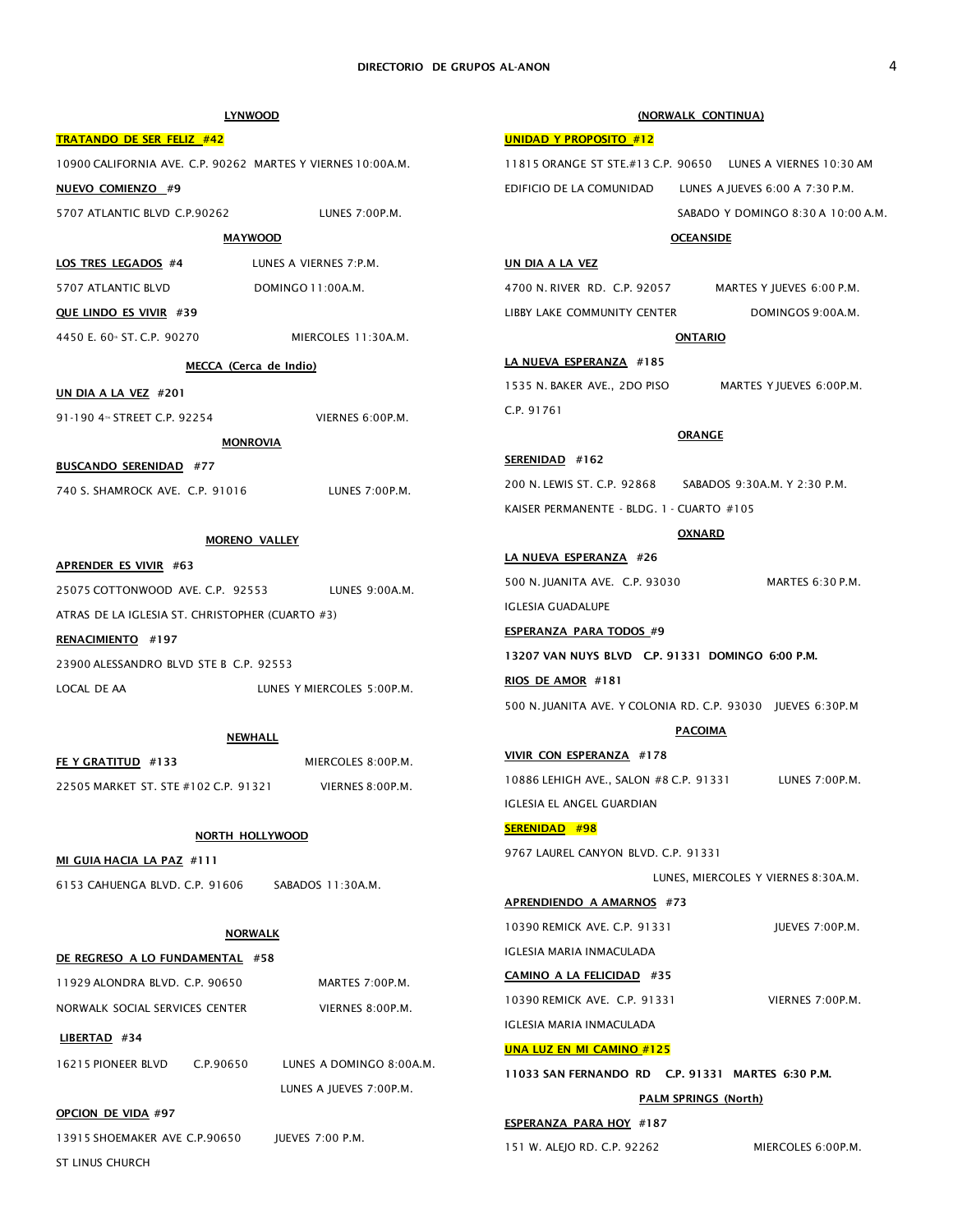PALMDALE ABRE LAS VENTANAS AL AMOR #44 38424 8TH ST. E. STE. F. C.P 93550 LUNES Y MIERCOLES 5:00P.M. CARMEN PLAZA UN NUEVO AMANECER #116 38839 20™. ST. EAST #C C.P. 93550 VIERNES 5:00P.M. PASADENA NUEVOS CAMINOS #38 195 S. HILL AVE. C.P. 91106 LUNES Y JUEVES 7:30P.M. KNOX PRESBYTERIAN CHURCH UNA NUEVA ESPERANZA #11 236 W MOUNTAIN ST C.P.91103 #115 LUNES 7:00 A 8:30 P.M. FLINTRIDGE CENTER5 PERRIS UN DIA A LA VEZ #205 224 S. PERRIS BLVD. C.P 92570 (LOCAL DE AA) MIERCOLES, VIERNES Y SABADOS 10:00A.M. PICO RIVERA UNIDOS EN LA FE #5 4245 S. ACACIA AVE. C.P 90660 JUEVES 8:00 P.M. ST FRANCIS XAVIER CHURCH METAMORFOSIS #40 9549 TELEGRAPH RD SUITE B. C.P. 90660 DOMINGOS 5:00P.M. UN NUEVO DESPERTAR ESPIRITUAL #151 4518 3/4 ROSEMEAD BLVD. C.P.90660 DOMINGO 2:00 P.M. NUEVA VIDA #67 5465 S. CITRONELL AVE. C.P. 90660 IGLESIA SAN HILARIO (SALON #12) VIERNES 10:00A.M. UNIDOS EN LA FE #5 (POMONA CONTINUA) MENSAJE DE ESPERANZA #00 UN DIA A LA VEZ #128 ESENCIA DE VIDA #37 SOLO POR LA GRACIA DE DIOS #205 342 TOWNE AVE C.P. 91766 MARTES 10:00 A.M. **PORTERVILLE** ESPERANZA AMOR Y FUTURO #81 348 G. ST C.P.93257 MIERCOLES 7:00 P.M. IGLESIA ST. ANNES **RAMONA** APRENDIENDO A VIVIR AL-ANON 532 E. STREET, CUARTO #5. C.P. 92065 RESEDA PARA PADRES DE HILOS ADULTOS #14 FLORECIENDO A LA VIDA #113 6949 RESEDA BLVD, STE. 201-C C.P. 91335 MARTES Y JUEVES 7:00P.M. **RIVERSIDE** UN DIA A LA VEZ #55 **SAN CLEMENTE** 

4245 S. ACACIA AVE. C.P. 90660 JUEVES 8:00 P.M.

IGLESIA SAN FRANCISCO JAVIER

ARCOIRIS #134

5465 S. CITRONELL AVE. C.P. 90660 SABADOS 2:00P.M.

POMONA

DESPERTAR #89

898 N. GAREY AVE. C.P. 91767

LUNES, MIERCOLES Y VIERNES 6:00P.M.

### AMOR Y FORTALEZA #12

1403 N. GAREY AVE C.P.91103 MARTES 10:00 A 12P.M.

| <u>MERSAJE DE ESI ENRITZA #33</u> |  |                                      |
|-----------------------------------|--|--------------------------------------|
| 342 N.TOWNE AVE                   |  | LUNES, MIERCOLES Y VIERNES 10:00A.M. |
| C.P. 91767                        |  | LUNES, MIERCOLES Y VIERNES 6:30P.M.  |
| UN DIA A LA VEZ #128              |  |                                      |
| 342 N. TOWNE AVE., C.P. 91766     |  | MARTES 6:00P.M.                      |
| ESENCIA DE VIDA #37               |  |                                      |
| 2245 NELSON ST. C.P. 91766        |  | IUEVES 6:00P.M.                      |
|                                   |  | DOMINGO 10:00 AM                     |

INMACULADO CORAZON DE MARIA LUNES Y MARTES 6:00P.M.

| 6949 RESEDA BLVD, STE. 201-C C.P. 91335 | LUNES 7:00P.M. |
|-----------------------------------------|----------------|
| FLORECIENDO A LA VIDA #113              |                |

5750 TILTON AVE. C.P. 92509 MARTES 10:00A.M. ALANO CLUB / FRENTE AL CORREO JUEVES 5:00P.M.

SOLO POR HOY #48

929 CALLE NEGOCIO, SUITE H C.P. 92672 LUNES 7:00P.M.

RENACER #126

686 CAMINO DE LOS MARES #1 C.P.92673 MART.Y MIERC.7:00P.M.

### SAN FERNANDO

VIVIENDO DE NUEVO #49

511 KALISHER ST C.P. 91342 MIERCOLES 7:00P.M.

CASA DEL PADRE SIMON

# VALOR PARA CAMBIAR #109

ESCUELA SANTA ROSA # 3 VIERNES 7:00P.M. 668 S. WORKMAN ST. C.P. 91340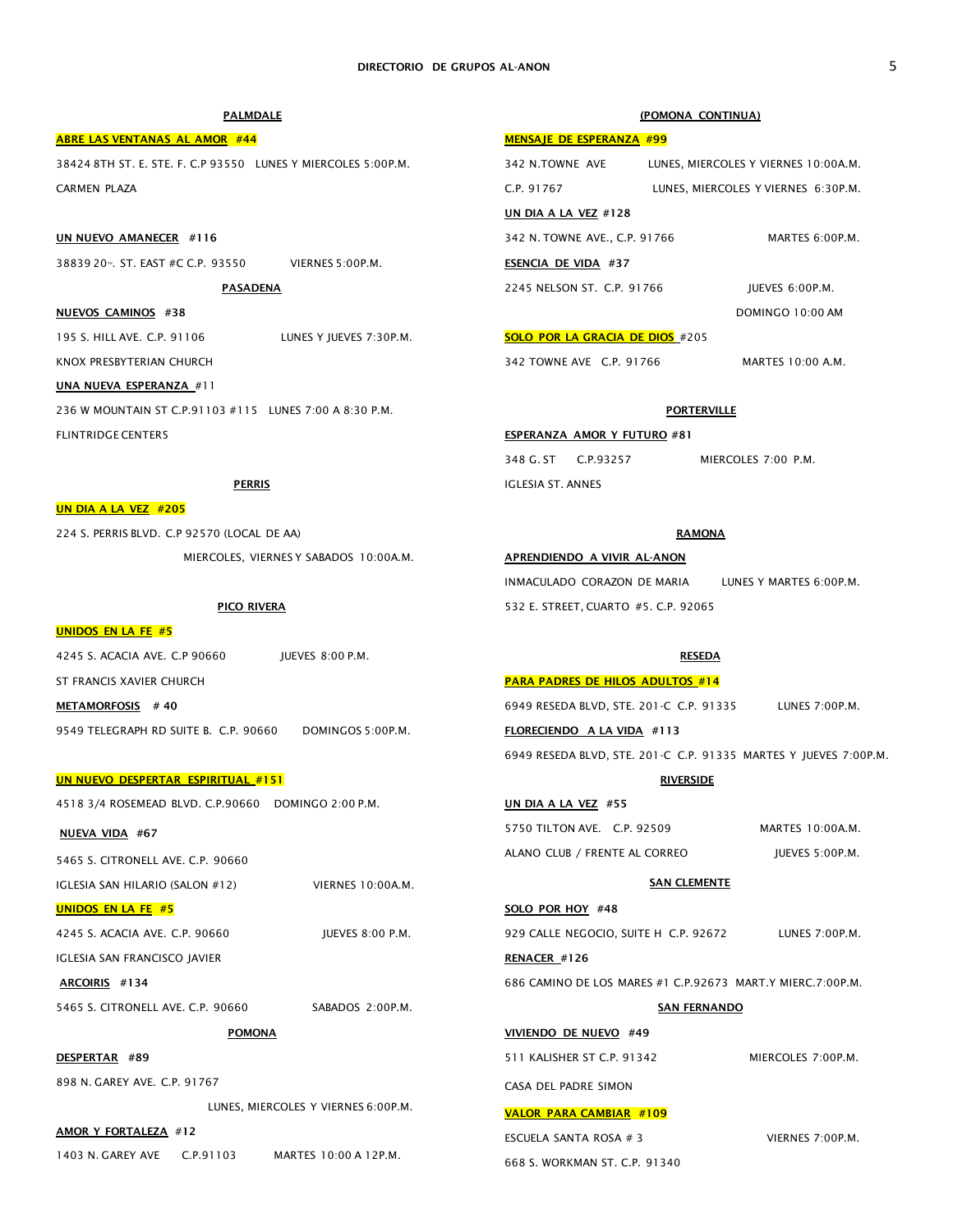### SAN FRANCISCO

### *AL-ANON SERVICIO DE INFORMACION HISPANA DEL NORTE DE CALIFORNIA*

405 GRAND AVE #204, SOUTH SAN FRANCISCO, CA. 94080 TEL. (650)794-9654

### SANTA MARIA

### AL-ANON FUENTE DE AMOR #188

324 W. CYPRESS ST. C.P 93458 MARTES 7:00P.M.

VALOR PARA CAMBIAR #82

209 W. MAIN ST.STE 1 C.P. 93458 MARTES7:00P.M.Y JUEV.6.00 P.M

SIGNAL HILL

### UNA LUZ EN MI CAMINO #115

835 E. 33 ST C.P. 90755 VIERNES 7:30 P.M.

### SIMI VALLEY

# VALOR PARA CAMBIAR#74

1305 ROYAL AVE C.P.93065 MIERCOLES 7:00 P.M.

# **SOUTH GATE**

# FORTALEZA ESPERANZA Y AMOR #80

8141 STATE ST C.P.90280 LUNES Y VIERNES 10:00 AM LUNES MARTES JUEVES Y VIERNES 7:00 PM MIERCOLES 2:00PM UNA NUEVA ESPERANZA#57

4940 SOUTHERN AVE C.P.90280 VIERNES 12:00 P.M.

### **SUN VALLEY**

### UNA LUZ EN MI CAMINO#125

| 11311 SATICOY ST C.P.91352 | LUNES 7:00PM |
|----------------------------|--------------|
| CIRCULO DE GANADORES #83   |              |

# 11311 SATICOY ST C.P.91352 DOMINGOS 6:00P.M.

### SYLMAR

AL-ANON EN ESPAÑOL #16

DOMINGO 6:00 P.M.

### **TORRANCE**

# 1551 EL PRADO AVE. C.P. 90501 MARTES Y VIERNES 7:00P.M. FIRST UNITED METHODIST CHURCH

SAN GABRIEL

## SAN GABRIEL #28

203 E. MISSION RD. C.P. 91776 MIERCOLES Y VIERNES 8:00P.M. CASA SAN GABRIEL

## SAN PEDRO

### PUERTO DE ESPERANZA #106

870 W. 8™ ST. #103 C.P. 90731 MIERCOLES 7:00P.M. MARY STAR OF THE SEA CHURCH

### SANTA ANA

### LA NUEVA LUZ #51

2510 N.GRAND AVE. STE. #103 C.P. 92705 DOMINGOS 7:30P.M. LUNES, MIERCOLES Y VIERNES 8:00P.M.

### VOLVER A VIVIR DE NUEVO #78

1620 W. 5<sup>m</sup>. ST.C.P.92703 LUNES, MIERCOLES Y VIERNES 10:00A.M.

#### RECUPERANDO NUESTRA ESPERANZA#53

1621 E.17 ST. C.P.92705 MARTES A VIERNES 6 A 7:30P.M.

SANTA BARBARA

### FE Y ESPERANZA #117

601 E. MONTECITO ST. C.P. 93103 LUNES,MIERCOLES Y VIERNES 7:00P.M.

CASA DE LA RAZA

# SANTA ANA

### RECUPERANDO NUESTRA ESPERANZA #53

1621 E. 17 TH . ST. C.P. 92705 MAR,MIE,JUE,VIERN.6:00 P.M.

### SANTA CLARITA

FE Y GRATIDUD # 133

2255 MARKET ST, C.P. 91321 MIERCOLES Y VIERNES 8:00 P.M.

# SANTA FE SPRINGS

NUEVO DESPERTAR #22

10827 S. PIONEER BLVD. Y FLORENCE. C.P. 90670

IGLESIA PIO X (SALON #9) SABADO 7:30P.M.



13550 HERRON ST C.P. 91342 MARTES 5:30 P.M.

ESPERANZA PARA TODOS #9

14967 PADDOCK ST C.P. 91342 2ND PISO INT #2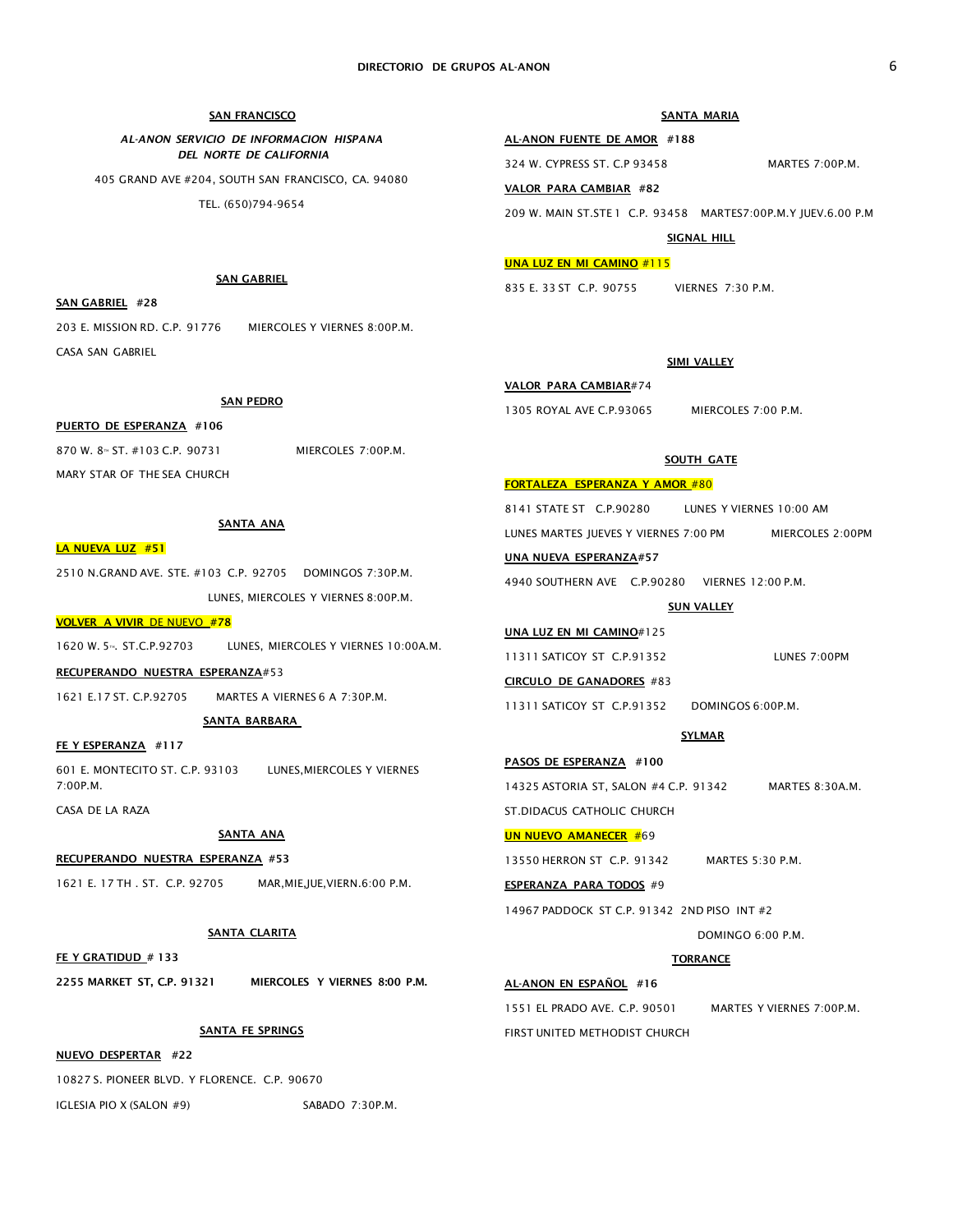# TUSTIN

VALOR PARA CAMBIAR #85

205 W. FIRST ST., SUITE #207 C.P. 92780 LUNES A JUEVES 8:00P.M.

### EXPERIENCIA ESPIRITUAL #156

17802 IRVINE BLVD. SUITE #225 LUNES 6:00.P.M. MIERCOLES 5:00 P.M.

WEST COVINA

WHITTIER

C.P. 92780 VIERNES Y SABADOS 10:00A.M.

# CRECIENDO EN SABIDURIA #52

1901 W. PACIFIC AVE., SUITE 280 C.P 91790

MARTES (REUNION DE ESTUDIO) 7:00P.M.

VIERNES (GFA Hijos Adultos) 7:00P.M.

# ALATEEN

## CANOGA PARK

ALATEEN CON AMOR #AT6

7500 DE SOTO AVE. C.P. 91303 VIERNES 7:30P.M.

FONTANA

# HOPE FOR TODAY #AT13

9030 SIERRA AVE #M VIERNES 8:30 P.M.

# **HAWTHORNE**

QUE EMPIECE OR MI/LET IT BEGIN WITH ME #AT2

11901 ACACIA AVE C.P.90250 SABADO 1:00 P.M.

(2DO PISO DE LA IGLECIA SAN JOSE)

### **HESPERIA**

LOVE AND FRIENSHIP#AT8

11385 MARIPOSASTE A C.P.92345 LUNES 5:30PM.

### LONG BEACH

JUNTOS PODEMOS LOGRARLO #AT9

5390 LINDEN AVE., 2DO PISO SALON #5 LUNES 7:00P.M. ST. ATHANASIUS CHURCH

### LOS ANGELES

ESCOGIENDO UN NUEVO CAMINO CHOOSING A NEW PATH #AT5

IGLESIA SAN VICENTE - SALON SHARP SABADOS 7:00P.M.

621 W. ADAMS BLVD. / FIGUEROA C.P. 90007

### STARTING AGAIN #AT3

415 S. LUIS ST. C.P. 90033 LUNES 7:00 A 8:30 P.M.

# **NORWALK**

COURAGE TO BE FREE #AT1 11553 LEFFINGWELL RD C.P.90650 JUEVES YVIERNES 7:15 A 8:30PM EDAD 8-12

# **PACOIMA**

### **LET IT BEGIN WITH YOU**#203

10886 LELIGH SALON #7 C.P.91331 LUNES 7:00PM

### PICO RIVERA

### TOGETHER WE CAN MAKE IT#AT4

4245 ACACIA AVE. C.P. 90660 JUEVES 8:00P.M. IGLESIA SAN FRANCISCO JAVIER

14181 TELEGRAPH RD C.P.90604 SABADO 10 A.M A 12:00P.M.

YUCCA VALLEY

14181 TELEGRAPH RD. C.P. 90604 MARTES 10:00A.M.

### UNA ESPERANZA DE AMOR #33

SOLO POR LA GRACIA DE DIOS #24

UNA NUEVA OPORTUNIDAD #25

97638 YUCCA TRAIL C.P. 92284 MIERCOLES 7:00P.M. ALANO CLUB